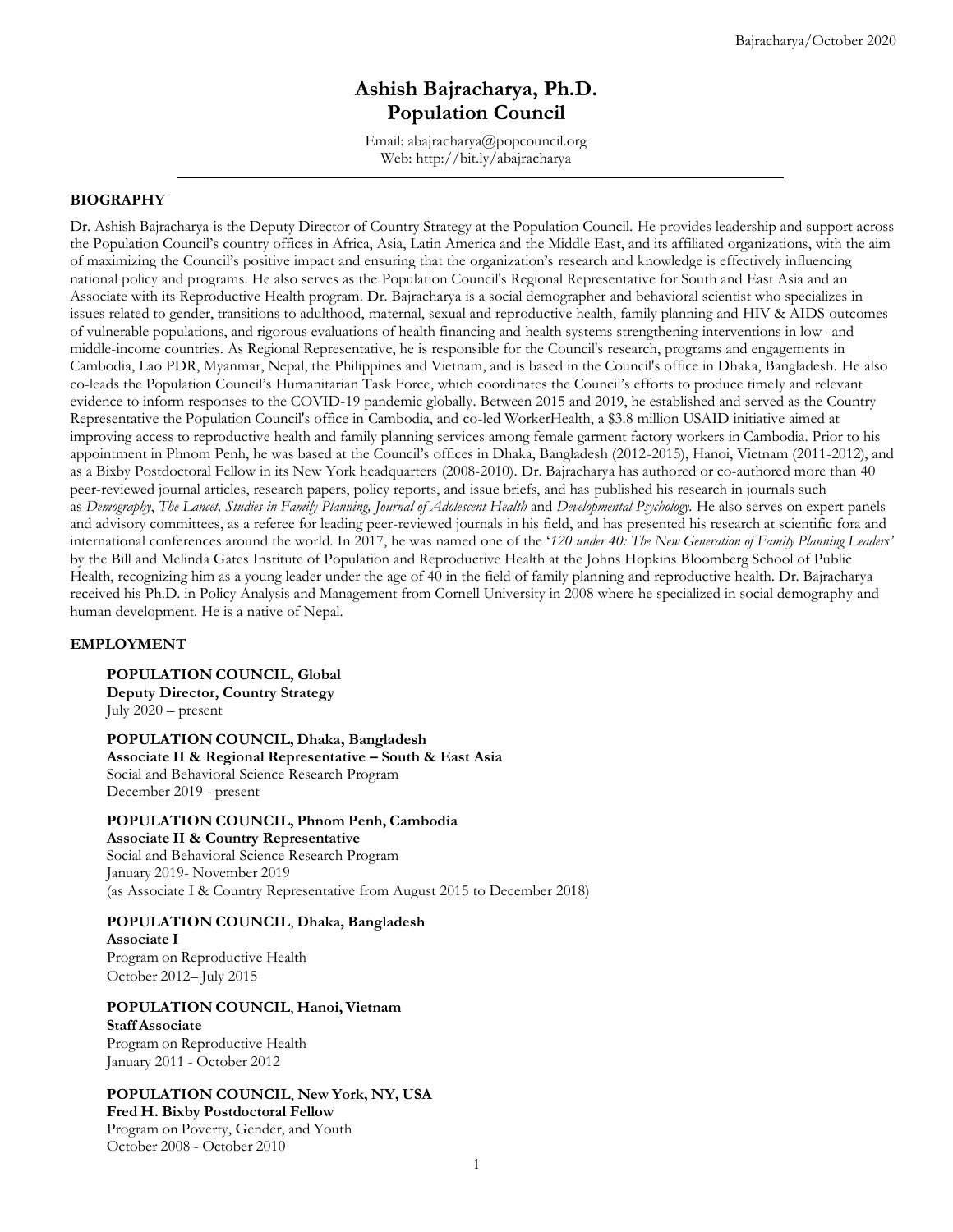## **EDUCATION**

## **CORNELL UNIVERSITY**, **Ithaca, NY, USA**

**Doctor of Philosophy (Ph.D.)**, August 2008 (conferred January 2009) Policy Analysis and Management. Minor Fields: Demography and Human Development *Dissertation Committee*: Rachel Dunifon (Chair), Daniel Lichter, Gary Evans, Donald Kenkel

*Dissertation Title:* 'Essays on the Influence of the Nature and Conditions of Parental Work on the Wellbeing of Children and Adolescents: Perspectives from the United States and Nepal.' (ProQuest/UMI, 2009. Publication Number: 3388011)

#### **CORNELL UNIVERSITY**, **Ithaca, NY, USA**

**Master of Science (M.S.)**, August 2007 Policy Analysis and Management

**OHIO WESLEYAN UNIVERSITY**, **Delaware, OH, USA Bachelor of Arts (B.A.)**, *Cum Laude*, May 2003

Major: Economics and Management; Minor: Psychology (Research)

## **COUNTRIES OF PROFESSIONAL EXPERIENCE**

Bangladesh, Cambodia, India, Lao PDR, Myanmar, Nepal, Nigeria, Philippines, Tajikistan, Tanzania, United States, Vietnam

## **PROFESSIONAL/RESEARCH EXPERIENCE**

#### **Global Positions:**

## **Deputy Director, Country Strategy**

**Population Council**

Countries covered: Population Council's 13 Country Offices in Africa, Asia, Latin America and the Middle East July 2020 to present

Provide leadership and support across the Population Council's 13 country offices in Africa, Asia, Latin America, and the Middle East, and its affiliated organizations, with the aim of maximizing the Council's positive impact and ensuring that the organization's research and knowledge is effectively influencing national policy and programs. Support, and work closely with, the Director of Country strategy in the initiation, development, and monitoring of Council country strategies and provide technical and managerial guidance related to program priorities in Reproductive Health; Poverty, Gender, and Youth; HIV/AIDS; and Biomedical Research in countries with Council presence.

**Co-Lead, Research in Humanitarian Settings Task Force Population Council** Countries covered: Global February 2020 to present

Co-lead the Population Council's Research in Humanitarian Settings Task Force, commissioned to develop a strategy for the Population Council to contribute its expertise to research in humanitarian settings globally. Responsible for coordinating the Council's efforts to produce timely and relevant evidence to inform and support national health ministries, government agencies, and international and national non-governmental organizations in their response to the COVID-19 pandemic at the local, national and global levels.

#### **Regional and Country Positions:**

**Associate II & Regional Representative - South and East Asia Population Council**, **Dhaka, Bangladesh** Social and Behavioral Science Research Program Countries covered: Bangladesh, Cambodia, Lao PDR, Myanmar, Nepal, Philippines, Vietnam December 2019 to present

Provide substantive leadership, professional engagement, and management of the Population Council's mission, resources, relationships and activities in Bangladesh and in the South and East Asia region, including, but not limited to, Cambodia, Lao PDR, Myanmar, Nepal, the Philippines, and Vietnam. Work closely with the Council's senior leadership to provide oversight to the implementation and monitoring of all Council research and program activities, fundraising, and donor and stakeholder relationship management in the South and East Asia region where the Council does not have formal presence. Support the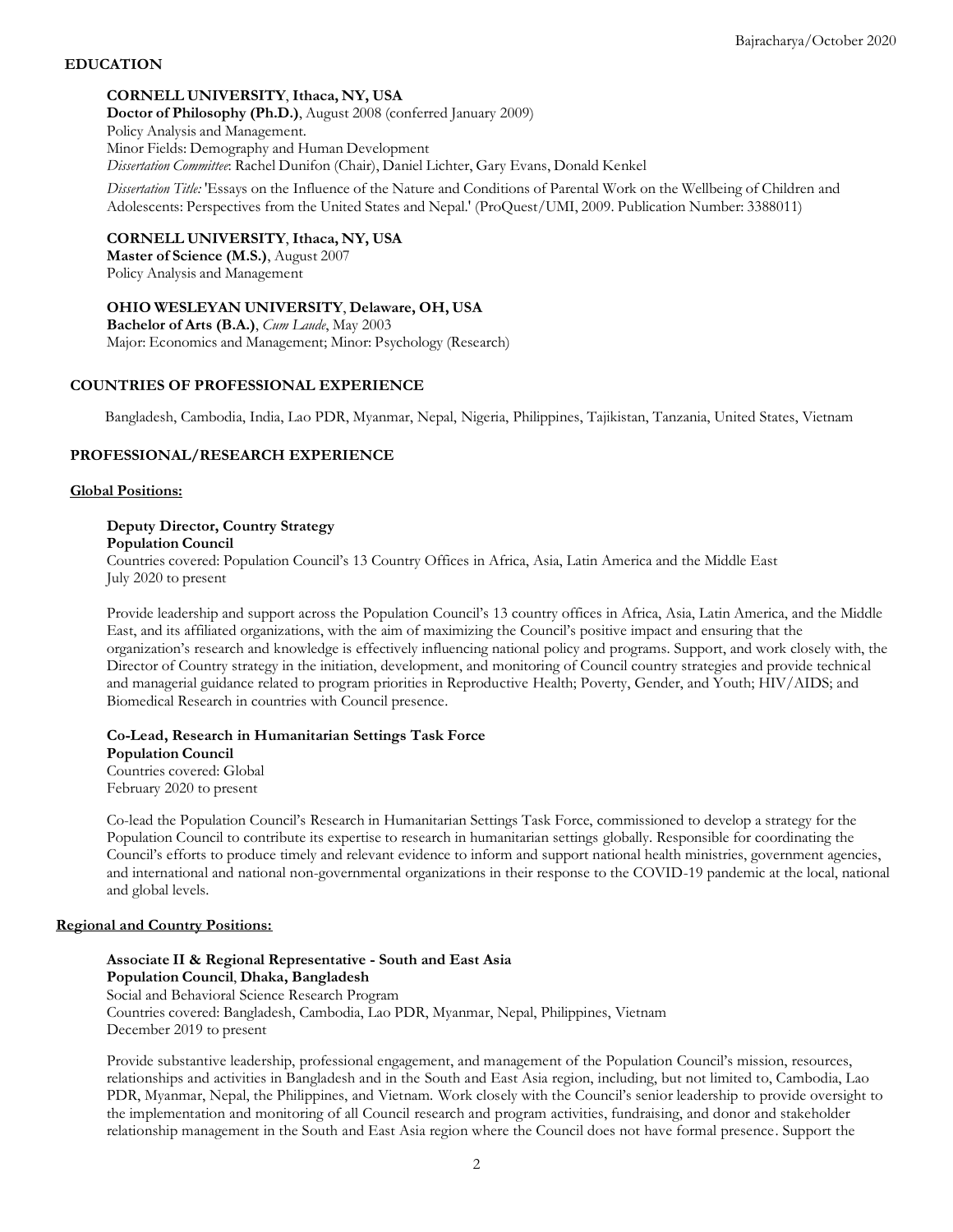initiation, development, implementation, and monitoring of research and program activities under all three of the Council's Social and Behavioral Research program areas: Reproductive Health, HIV and AIDS and Poverty Gender and Youth for the region as well as the Bangladesh Country Office. Manage external, government and donor relations, foster and enhance partnerships with national institutions and international organizations, represent the Council in national and international fora, and support the Council's capacity building mission.

## **Associate II & Country Representative**

**Population Council**, **Phnom Penh, Cambodia**

Social and Behavioral Science Research Program Countries covered: Cambodia, Bangladesh, Myanmar, Nepal, Philippines, Tajikistan, and Tanzania January 2019 to November 2019

Conduct research, develop, implement and manage programs, support fundraising, and contribute to the overall goals of the Population Council as the Country Representative of the Council's office in Phnom Penh, Cambodia. Provide leadership to the establishment of the Council's office in Cambodia and advance the mission of the Council in the South and Southeast Asia region, overseeing and supporting the initiation, development, implementation, and monitoring of research activities under all three of the Council's Social and Behavioral Research program areas: Reproductive Health, HIV and AIDS, and Poverty Gender and Youth. Manage all aspects of the operation and management of the Council's office in Cambodia, including external, government and donor relations, fostering and enhancing partnerships with national and international organizations, and representing the Council in national and international fora. Provide technical assistance and capacity building support to, and build partnerships with national research institutions, and represent the Population Council across the region, including as lead on projects in Nepal, Bangladesh, Myanmar and the Philippines, and on technical assistance engagements in and Lao PDR., Tajikistan, Tanzania, and Vietnam. Support fundraising for research in the South and Southeast Asia region across all three of the Council's core programs.

Served as **Associate I & Country Representative, Cambodia** from August 2015 to December 2018

#### **Associate I**

#### **Population Council**, **Dhaka, Bangladesh**

Program on Reproductive Health Countries covered: Bangladesh, Cambodia, Myanmar, and Nepal October 2012- July 2015

Conduct research, implement and manage programs, support fundraising, and contribute to the overall goals of the Population Council in the South and Southeast Asia Region as well as to the operations of its Representative Office in Dhaka, Bangladesh. Provide technical assistance and capacity building support to national institutional research partners, manage all aspects of research and program implementation, and represent the Population Council in Cambodia, Myanmar and Nepal. Work on research and programs across all three of the Council's Social and Behavioral Science Research programs: Reproductive Health, Poverty, Gender and Youth, and HIV and AIDS. Support fundraising and program development for the Council's office in Bangladesh as well as the Evidence Project.

#### **Staff Associate**

#### **Population Council**, **Hanoi, Vietnam**

Program on Reproductive Health Countries covered: Vietnam and Cambodia January 2011- October 2012

Facilitated the implementation of an innovative commune-based Healthcare Management Information System (HMIS) in the Thai Nguyen province of Vietnam and supported the building of capacity of health staff at the commune, district and provincial levels to utilize data and evidence to promote a culture of evidence based planning and decision making in the health system. Worked closely with the Provincial Health Department of Thai Nguyen and provided technical assistance and capacity building support to local research institutions and helped promote the utilization of data and research in evidence-based decision-making and planning in health.

#### **Fred H. Bixby Postdoctoral Research Fellow Population Council**, **New York, NY, USA**

Program on Poverty, Gender and Youth October 2008-October 2010

Conducted research, authored empirical papers and prepared briefs on transitions to adulthood of adolescent girls in Nepal, focusing on poverty, marriage timing, schooling and work force participation. Explored the influence of marriage-based transactions on marriage timing and examined the spatial dimensions of marriage, school and work outcomes using GIS. Examined the impact of women's participation in microcredit groups on women's empowerment in Bangladesh, focusing on gender- based violence. Explored the determinants of fertility and childbearing patterns in early- and late-marrying settings in the developing world.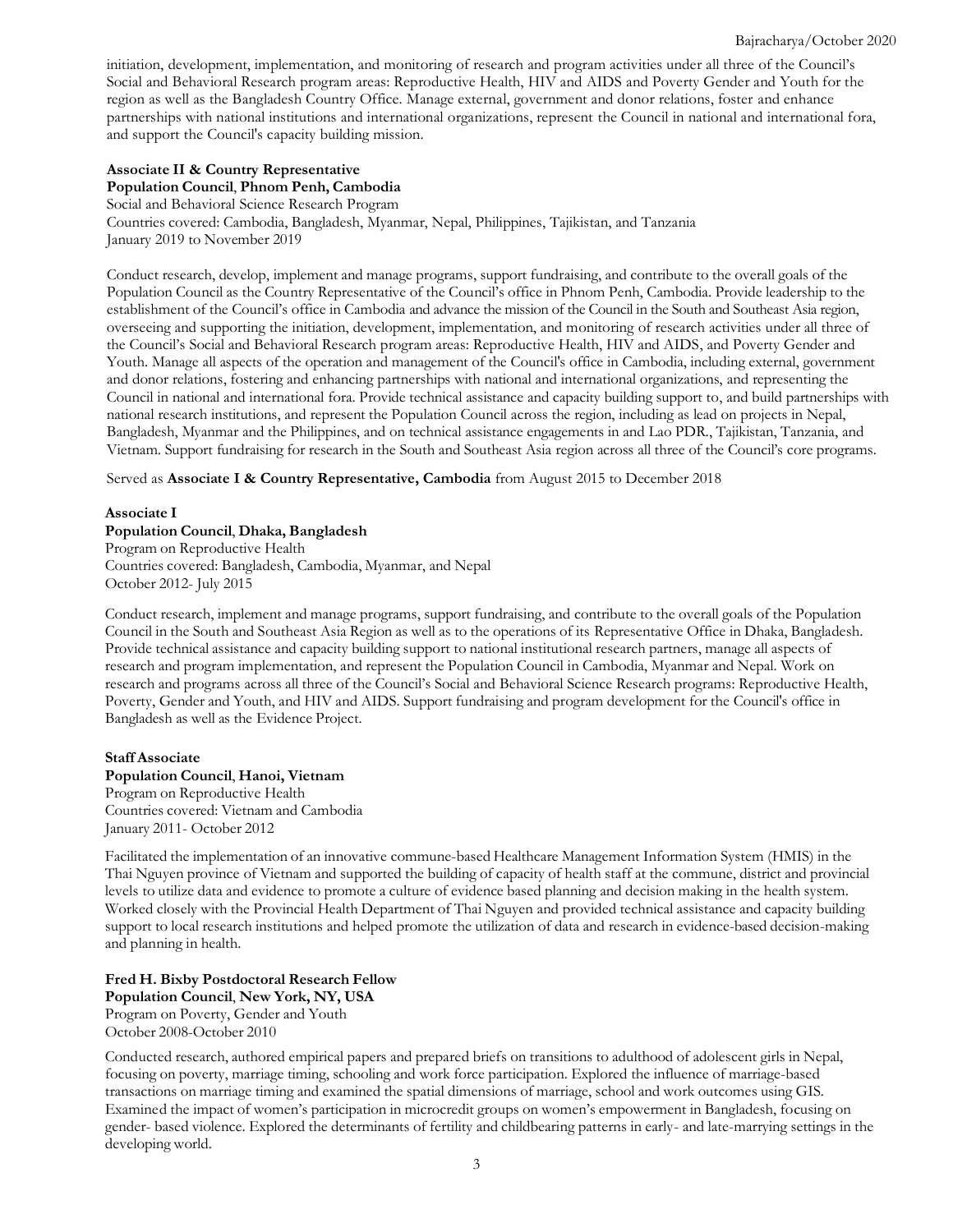#### **RECENT AND COMPLETED GRANTS**

- 1. **Responding to the COVID-19 Pandemic (Global; 2020-present)** Co-Lead, Research in Humanitarian Settings Task Force. Funded by the Population Council
- 2. **Cambodia PLHIV Stigma Index 2.0 (Cambodia; 2018-2019)** Principal Investigator. \$215,000. Funded by USAID/FHI360 Linkages and UNAIDS.
- 3. **Climate Change, Migration and Health Outcomes in Cambodia (Cambodia; 2019)** Principal Investigator. \$25,000. Funded by the Population, Environment, Resilience and Climate Change (PERCC) Initiative, Population Council
- 4. **Formative Research to enhance SBC Strategies for Reproductive Health and Family Planning for Out of School Youth in the Philippines (Philippines; 2018-2019)** Principal Investigator. \$150,000. Funded by USAID Philippines under Breakthrough RESEARCH. Field Support
- 5. **Evaluation of Mekong Women's Empowerment Project (Empower) (Cambodia; 2019)** Principal Investigator. \$45,000. Funded by Marie Stopes International Cambodia
- 6. **Technical Assistance to Promote Safe Transitions to Adulthood in the Gorno Badakhshan Autonomous Oblast (Tajikistan; 2019)** Short Term Technical Assistance. Funded by the Aga Khan Foundation
- 7. **WorkerHealth (Cambodia; 2015-2018)** Principal Investigator. \$1,800,000. Funded by USAID Cambodia under the Evidence Project. Field Support.
- 8. **Tanzania Community ART Study (Tanzania; 2017-2019)** Short Term Technical Assistance. Funded by USAID Tanzania under the SOAR Project
- 9. **Married Adolescents, Pregnancy and School Dropout in South Asia (South Asia Region; 2017-18)** Principal Investigator. \$125,000. Funded by UNICEF Regional Office South Asia
- 10. **Work Family Balance and Maternity Protection among Garment Factory Workers in Cambodia (Cambodia; 2018)** Principal Investigator. \$29,000. Funded by the International Labor Organization (ILO), Bangkok
- 11. **The Demographic Transition for Nepal: Trends and Policy Implications (Nepal; 2016-2017)** Co-Principal Investigator. \$57,000. Funded by UNICEF Nepal Country Office
- 12. **Examining the Improvements in Method Information Index Scores in Cambodia (Cambodia; 2016-17)** Principal Investigator. \$20,000. Funded by the Peter J. Donaldson Fund, Population Council
- 13. **Evaluation of the BSR HERproject Intervention in Garment Factories in Bangladesh (Bangladesh; 2014- 2017)** Principal Investigator/Technical Advisor. \$350,000. Funded by USAID under the Evidence Project. Core support
- 14. **Improved Adolescent Sexual and Reproductive Health in Bangladesh (Bangladesh; 2014-2017)** Principal Investigator/Technical Advisor. \$700,000. Funded by USAID Bangladesh under the Evidence Project Field Support.
- 15. **Link Up: Integrating HIV and SRH Services for Young Key Populations in Myanmar (Myanmar; 2013-2016)** Principal Investigator for Myanmar. \$360,000. Funded by the Dutch Ministry of Foreign Affairs (BUZA)
- 16. **WHO Systematic Review of Financing in Family Planning (Global; 2015-2016)** Co-Principal Investigator. \$15,000. Funded by USAID under the Evidence Project. Core support.
- 17. **Survey on Adolescents in Nepal (Nepal; 2013-2014)** Co-Principal Investigator. \$255,000. Funded by UNICEF Nepal Country Office
- 18. **Evaluation of the Integrated Social Health Protection Scheme (Cambodia; 2012-2014)** Principal Investigator. \$355,000. Funded by GIZ Cambodia
- 19. **Evaluation of the Reproductive Health Vouchers Program (Bangladesh, Cambodia; 2009-2014)** Principal Investigator for Bangladesh and Cambodia. Funded by the Bill and Melinda Gates Foundation. Total Funding: \$8 million.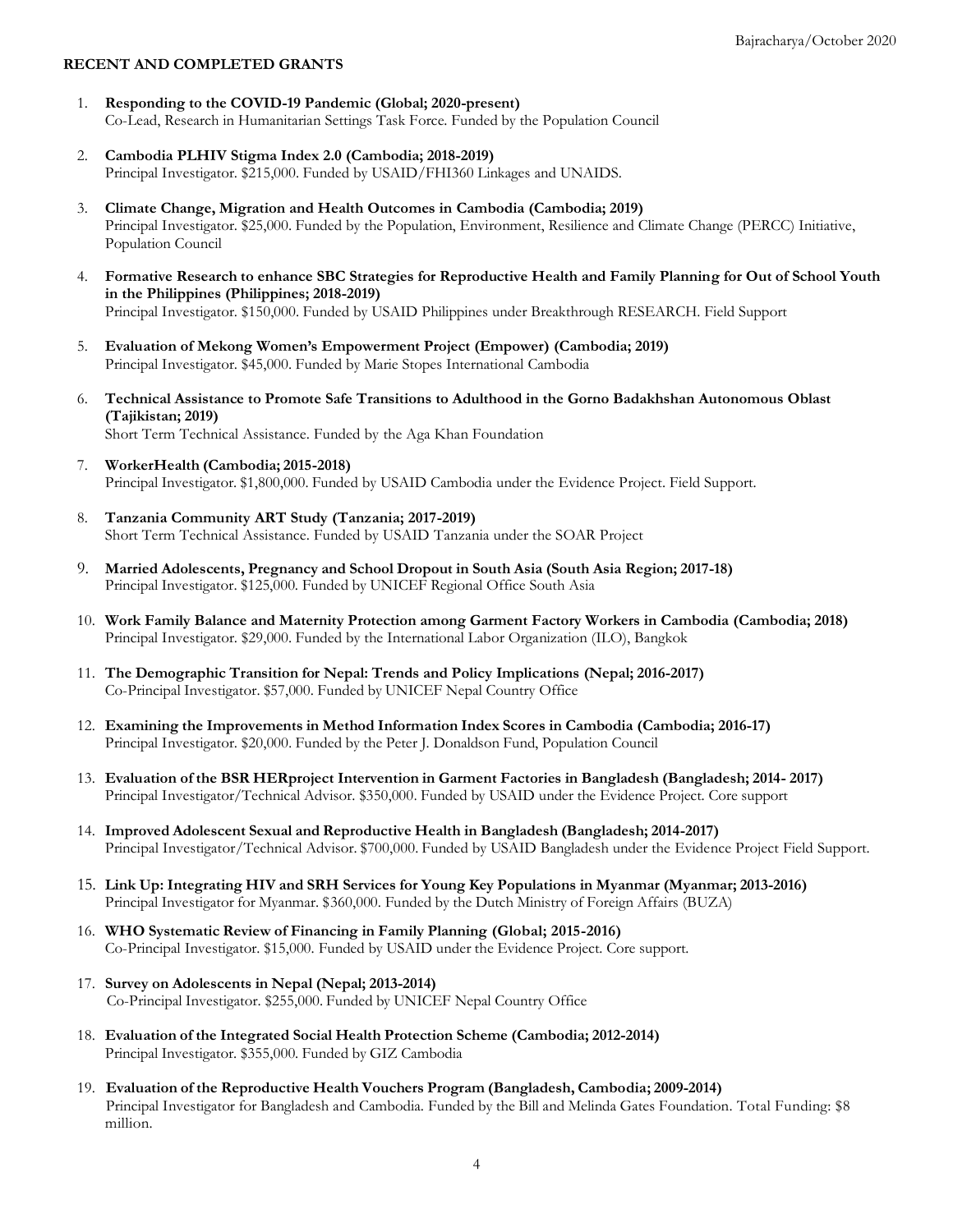- 20. **Growing Up Safe and Healthy (SAFE) (Bangladesh; 2012-2014)** Technical Advisor. Funded by the Embassy of the Kingdom of the Netherlands, Bangladesh. Total funding \$3 million
- 21. **The Development of a Health Management Information Systems for Thai Nguyen Province (Vietnam; 2009-2012)**  Lead Researcher. Funded by Atlantic Philanthropies. Total funding \$3 million.

## **PEER-REVIEWED JOURNAL PUBLICATIONS**

McCarthy K.J., Blanc A.K., Warren C., **Bajracharya, A.,** Bellows, B. (2020) Validating women's reports of antenatal and postnatal care received in Bangladesh, Cambodia and Kenya. *BMJ Global Health* 2020; 5: e002133.

Szabo, S., Nove, A., Matthews, Z., **Bajracharya, A**., Dhillon, I., Singh, D.R., Saares, A., Campbell, J. (2020). Health workforce demography: A framework to improve understanding of the health workforce and support achievement of the sustainable development goals. *Human Resources for Health,* 18,7. 2020.

Pham, M.D., Aung, P.P., Agius, P.A., Pasricha, N., Oo, S.M, Tun, W., **Bajracharya, A.,** and Luchters, S. (2019). Relationship between self-efficacy and HIV testing uptake among young men who have sex with men in Myanmar: a cross-sectional analysis. *International Journal of STD & AIDS.* [https://doi.org/10.1177/0956462418791945.](https://doi.org/10.1177%2F0956462418791945)

Jacobs, B., **Bajracharya, A.,** Saha, J., Chhea, C., Bellows, B., Flessa S., and Fernandes-Antunes, A. (2018). Making free public healthcare attractive: optimizing health equity funds in Cambodia. *International Journal for Equity in Health.* 17:88

Pham, M.D., Aung, P.P., Pasricha, N., Agius. P.A., Tun, W., **Bajracharya, A**., Luchters, S (2017). Factors Associated with HIV Testing among Young Men who have Sex with Men in Myanmar: A Cross Sectional Study. *Journal of the International AIDS Society*. Vol. 20: e25026

Aung, P.P., Ryan, C., **Bajracharya, A.,** Pasricha, N., Thein, Z.W., Agius, P.A., Sein, T.T., Willenberg, L., Soe, E.M. Zaw, N.T., Tun, W., Yam, E., and Luchters, S. (2017). Effectiveness of an Integrated Community- and Clinic-Based Intervention on HIV Testing, HIV Knowledge, and Sexual Risk Behavior of Young Men who have Sex with Men in Myanmar. *Journal of Adolescent Health.* Vol. 60, No.2, Supplement 2: S42-S53

Bellows, B., Bulaya, C., Inambwae, S., Lissner, C., Ali, M., and **Bajracharya, A.** (2016). Family Planning Vouchers in Low and Middle-Income Countries: A Systematic Review. *Studies in Family Planning*. Vol. 47, No. 4: 357–370

Bellows, B., Behl, R., Abuya, T., Muriuki, A., **Bajracharya, A.,** and Choi, Y. (2016). Benchmarking to assess quality of family planning services: Construction and use of indices for family planning readiness in Kenya with data from 2010 and 2014 in Leisher SH, Sprockett A, Longfield K, and Montagu D (eds.) (2016). *Quality Measurement in Family Planning: Past, Present, Future: Papers from the Bellagio Meeting on Family Planning Quality, October 2015.* Oakland, CA: Metrics for Management

**Bajracharya, A**., Veasnakiry, L., Rathavy, T. and Bellows, B. (2016). Increasing Uptake of Long-Acting Reversible Contraceptives in Cambodia through a Voucher Program: Evidence from a Difference-in-Differences Analysis. *Global Health: Science and Practice.* Vol. 4, Supplement 2: S109-S121

Keya, T.K, Rob, U., Rahman, M., **Bajracharya, A**. and Bellows, B. (2015). Distance, Transportation Cost, and Mode of Transport in the Utilization of Facility-Based Maternity Services: Evidence from Rural Bangladesh. *International Quarterly of Community Health Education*. Vol. 35, No. 1: 37-51

**Bajracharya, A.**, Dingle, A. & Bellows, B. (2013). 'Evaluation of a Voucher Program in Reducing Inequities in Maternal Health Utilization in Cambodia: A Quasi-Experimental Study'. Abstract. Special Issue for the Global Health Metrics and Evaluation Conference 2013: Data, Debates, and Directions. The Lancet. Vol. 381: Published online June 17<sup>th</sup>, 2013.

**Bajracharya, A.** & Amin, S. (2013). 'Microcredit and Domestic Violence in Bangladesh: An Exploration of Selection Bias Influences'. *Demography.* Vol. 50, No. 5: 1819-1843

**Bajracharya, A.** & Amin, S. (2012). 'Poverty, Marriage Timing and Transitions to Adulthood in Nepal: A Longitudinal Analysis using the Nepal Living Standards Survey.' *Studies in Family Planning*. Vol. 43, No. 2: 79-92.

Dunifon, R. & **Bajracharya, A.** (2012). 'The Role of Grandparents in the Lives of Youth.' *Journal of Family Issues.* Vol. 33, No. 9: 1168-1194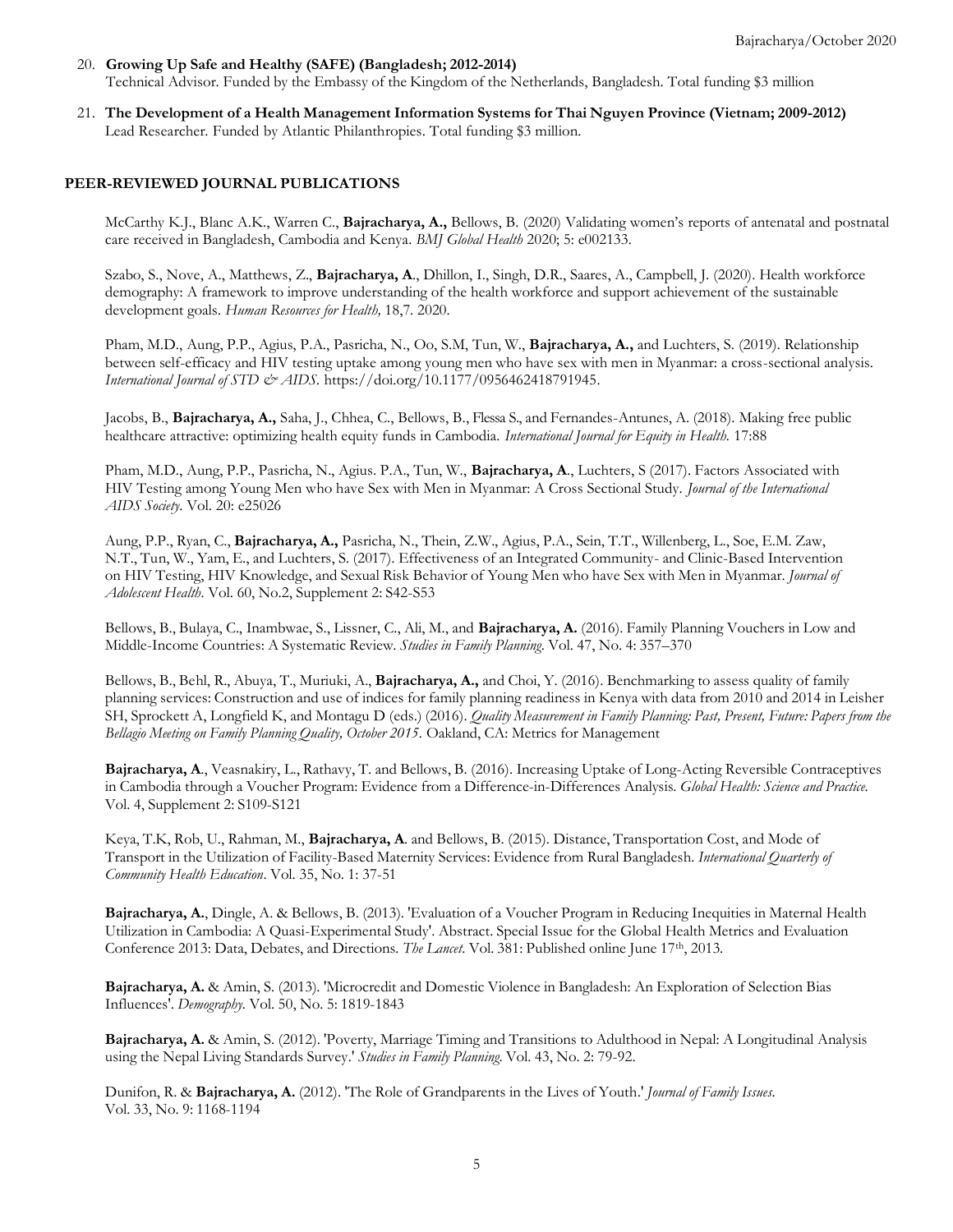Bellows, B., Warren, C., Vonthanak, S., Chhorvann, C., Sokhom, H., Men, C., **Bajracharya, A.,** Rob, U., & Rathavy, T. (2011). 'Evaluation of the Impact of the Voucher and Accreditation Approach on Improving Reproductive Behaviors and Status in Cambodia.' *BMC Public Health*. Vol.11: 667.

**Bajracharya, A.** (2010). 'The Nature of Maternal Work and Children's Schooling in Nepal: The Influence of Income and Time Effects' in *Poverty, Gender, and Youth Working Papers.* No. 21. New York: Population Council.

Dunifon, R., Kalil, A., & **Bajracharya, A.** (2005) 'Maternal working conditions and child wellbeing in welfare-leaving families.' *Developmental Psychology*. Vol. 41, No. 6: 851-859

## **MANUSCRIPTS IN PROGRESS**

**Bajracharya, A.,** Breed, E., Heng, M. (2020). Impacts of Flooding on Uptake of Reproductive Health and Family Planning Services in Cambodia.

White, E., **Bajracharya, A.**, and Heng, M. (2019). Contraceptive choice and decision-making among garment factory workers in Cambodia: An exploration of determinants.

**Bajracharya, A.,** Heng, M., and Dingle, A. (2019). Examining the Remarkable Improvements in Method Information Index Scores in Cambodia: Did Social Health Protection Interventions Improve Quality of Family Planning Services?

#### **RESEARCH PUBLICATIONS**

Hossain, M.I., Hossain, M.S., Ainul, S. Bhuiyan, M.K., Hossain, S.M.I. Rob, U., **Bajracharya, A**. (2020). Trends in Family Planning Services Before, During and After COVID-19 Lockdowns in Bangladesh: Evidence from National Routine Service Data. Research Brief. Dhaka, Bangladesh: Population Council. September 2020.

Ainul, S., Hossain, M.S., Hossain, M.I., Bhuiyan, M.K., Hossain, S.M.I. Rob, U., **Bajracharya, A**. (2020). Trends in Maternal Health Services Before, During and After COVID-19 Lockdowns in Bangladesh: Evidence from National Routine Service Data. Research Brief. Dhaka, Bangladesh: Population Council. September 2020.

**Lead Author**. Breakthrough-RESEARCH (2020). Social and Behavior Change Programming Landscape for Out-of-School Adolescent and Youth Reproductive Health Programs in the Philippines: A Scoping Review. Programmatic Research Brief. Washington DC: Population Council

**Lead Author**. Breakthrough-RESEARCH and De La Salle University (2020) Improving Reproductive Health and Family Planning Outcomes Among Out-of-School Adolescents and Youth in the Philippines. Programmatic Research Brief. Washington DC and Manila, Philippines: De La Salle University and Population Council

**Lead Technical Author**. The People Living with HIV Stigma 2.0: A Survey on Stigma and Discrimination among People Living with HIV in Cambodia: Research Report (2019) prepared through a collaboration between the Cambodian People Living with HIV Network, Population Council, FHI360 Linkages/USAID, UNAIDS and the National AIDS Authority. Phnom Penh, Cambodia.

**Bajracharya, A**., Psaki, S.R. and Sadiq, M. (2018). Child Marriage, Adolescent Pregnancy and School Dropout in South Asia. Final Report, June 2018. Population Council and UNICEF- Regional Office South Asia (ROSA)

Amin, S., **Bajracharya, A**., Bongaarts, J., Chau, M., Melnikas, A.J. (2017). Demographic Changes of Nepal: Trends and Policy Implications. Final Report. Kathmandu: Nepal Planning Commission, Government of Nepal

Hossain, M.I., Mahmud, A.A., **Bajracharya**, **A**., Rob, U., and L Reichenbach (2017) *"*Evaluation of effectiveness of HERhealth (Health Enable Returns project) model on improving sexual and reproductive health and rights (SRHR) knowledge and access of female factory workers in the garment sector in Bangladesh,*"* Research Report. Washington, DC & Dhaka, Bangladesh: Population Council, The Evidence Project

Heng, M. and **Bajracharya, A.** (2017). Garment Factory-based Health Interventions in Cambodia: A Comprehensive Review, Research Report. Phnom Penh, Cambodia: Population Council, The Evidence Project.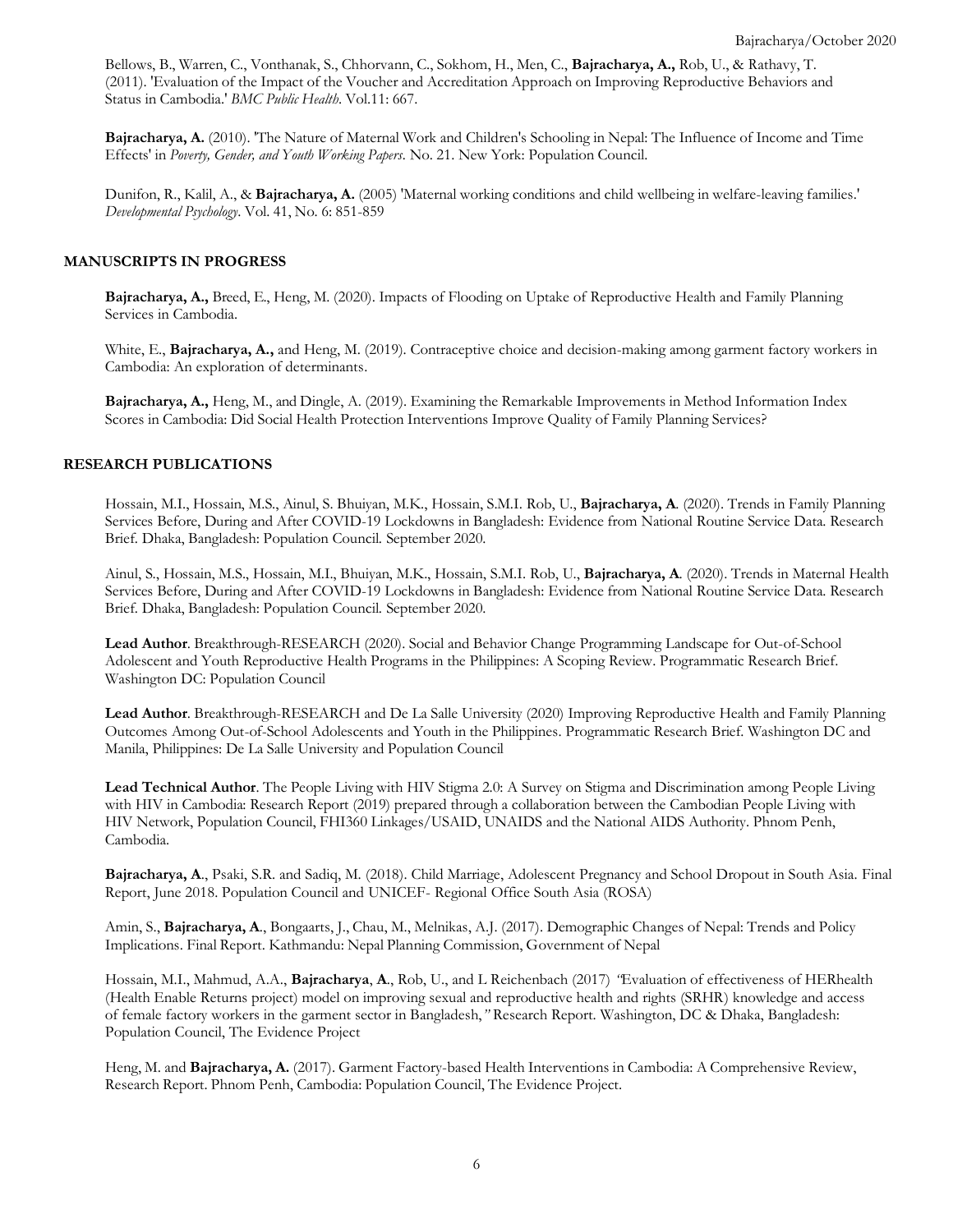Heng, M, **Bajracharya, A**., Chhea, C., Ros, B., Heng, S., and Choo, H.J. (2017). Health Needs, Health Seeking Pathways, and Drivers of Health Seeking Behaviors of Female Garment Factory Workers in Cambodia: Findings from a Qualitative Study in Phnom Penh and Kandal Provinces" Policy Brief. Washington DC and Phnom Penh, Cambodia: Population Council, The Evidence Project.

Yat, B., Rodehau, C, and D Wofford (2017). Workplace Health and the Garment Sector in Cambodia: Policy Brief. Washington, D.C. and Phnom Penh, Cambodia: Population Council, The Evidence Project **(as a Contributor)**

Jacobs, B., **Bajracharya, A.**, Saha, J., Chhea, C., Bellows, B., and Fernandes-Antunes, A. (2017). Attracting Poor People to public health facilities to access free health care: An assessment of the Integrated Social Health Protection Scheme. GIZ, Phnom Penh. Working paper.

Ainul, S, **Bajracharya, A**, and Reichenbach, L. and Gilles, K. (2017) Adolescents in Bangladesh: Programmatic Approaches to Sexual and Reproductive Health Education and Services, Situational Analysis Report. Washington, DC & Dhaka, Bangladesh: Population Council, Evidence Project.

Ainul, S, **Bajracharya, A**, and Reichenbach, L. (2016) Adolescents in Bangladesh: Programmatic Approaches to Sexual and Reproductive Health Education and Services, Policy Brief. Washington DC & Dhaka, Bangladesh: Population Council, Evidence Project.

**Bajracharya, A**., Bellows, B., Chhea, C., Fernandez-Antunes, A., Jacobs, B. (2015). Policy Brief: The integrated Social Health Protection Scheme (iSHPS) and its effects on uptake of public healthcare among the poor in Cambodia. To be published in GIZ Cambodia's *Briefings for Health Financing Policymaking in Cambodia Series.*

**Bajracharya, A**., Bellows, B., Chea, C., Fernandez-Antunes, A., Jacobs, B. (2015). Policy Brief: Household income, large health expenditure, debt and mental and physical health status of poor beneficiaries of integrated social health protection scheme in Cambodia. Published in GIZ Cambodia's *Briefings for Health Financing Policymaking in Cambodia* Series.

**Population Council and Burnet Institute**. (2015). Sexual health and HIV risk behaviors of men who have sex with men in Myanmar— Baseline findings from Link Up*. Link Up Study Brief*. Washington, DC: Population Council

Amin, S., **Bajracharya A**., Chau, M and Puri, M. (2015). 'UNICEF Nepal Adolescent Development and Participation (ADAP) Baseline Study: Final Report'. New York: Population Council.

Bellows, B., Jacobs, B., **Bajracharya, A.** Hay, S., Fernandez-Antunes, A. (2014) 'Assessing operational efficiency of the 'Integrated Social Health Protection Schemes' of Kampong Thom Province'. Nairobi: Population Council

Amin, S. & **Bajracharya, A.** (2011). 'Costs of Marriage'. *Promoting Healthy, Safe, and Productive Transitions to Adulthood Brief.* No. 35. New York: Population Council. (Translated into Spanish and French)

**Bajracharya, A.,** Jung, W., Prabhakar, B., &. Singh, D. (2007). 'The Empowerment of Women from the Excluded Communities in Bihar: A Documentation of the Nari Gunjan Model' in UNICEF-India (Ed.), *Knowledge Community on Children in India (KCCI) Case Studies*, KCCI/2006-012. New Delhi, India: UNICEF

## **CONFERENCE/ INVITEDPRESENTATIONS**

**Bajracharya, A**. (2020, September). World Contraception Day #HerHERO Virtual Forum on Women's Health, Empowerment and Progress in the Asia Pacific. Organized by Bayer Pharmaceuticals Asia Pacific (Singapore). Invited panel speaker. Singapore. September 25th 2020.

**Bajracharya, A.** (2020, August). Session on Innovative Financing for Sexual and Reproductive Health in the Asia and Pacific at the *10th Asia Pacific Conference on Reproductive and Sexual Health and Rights Virtual.* Chair.Virtual Conference. August 31st, 2020

**Bajracharya, A.,** Saggurti, N., Sathar, Z., Heng, M., Pinchoff, J., Mahapatra, B., Sadiq, M. (2020, August). How do environmental changes affect the health and wellbeing of vulnerable populations in South and East Asia: Evidence from country studies in Cambodia, India and Pakistan. Paper presented at the *10th Asia Pacific Conference on Reproductive and Sexual Health and Rights Virtual.*  Virtual Conference Presentation. August 17th 2020.

Gottert, A., McClair, T., Friedland, B., Sotheariddh, S., **Bajracharya, A**., Almonte, D., Garcia, F., De Valle, A., Yam, E., Kentusi, S., Pulerwitz, J. (2020, July). What shapes resilience among people living with HIV? A multi-country analysis of data from the PLHIV Stigma Index 2.0. Poster presented at the *23rd Annual AIDS Conference (AIDS 2020 Virtual)*. Virtual Conference. July 6th - 10th, 2020.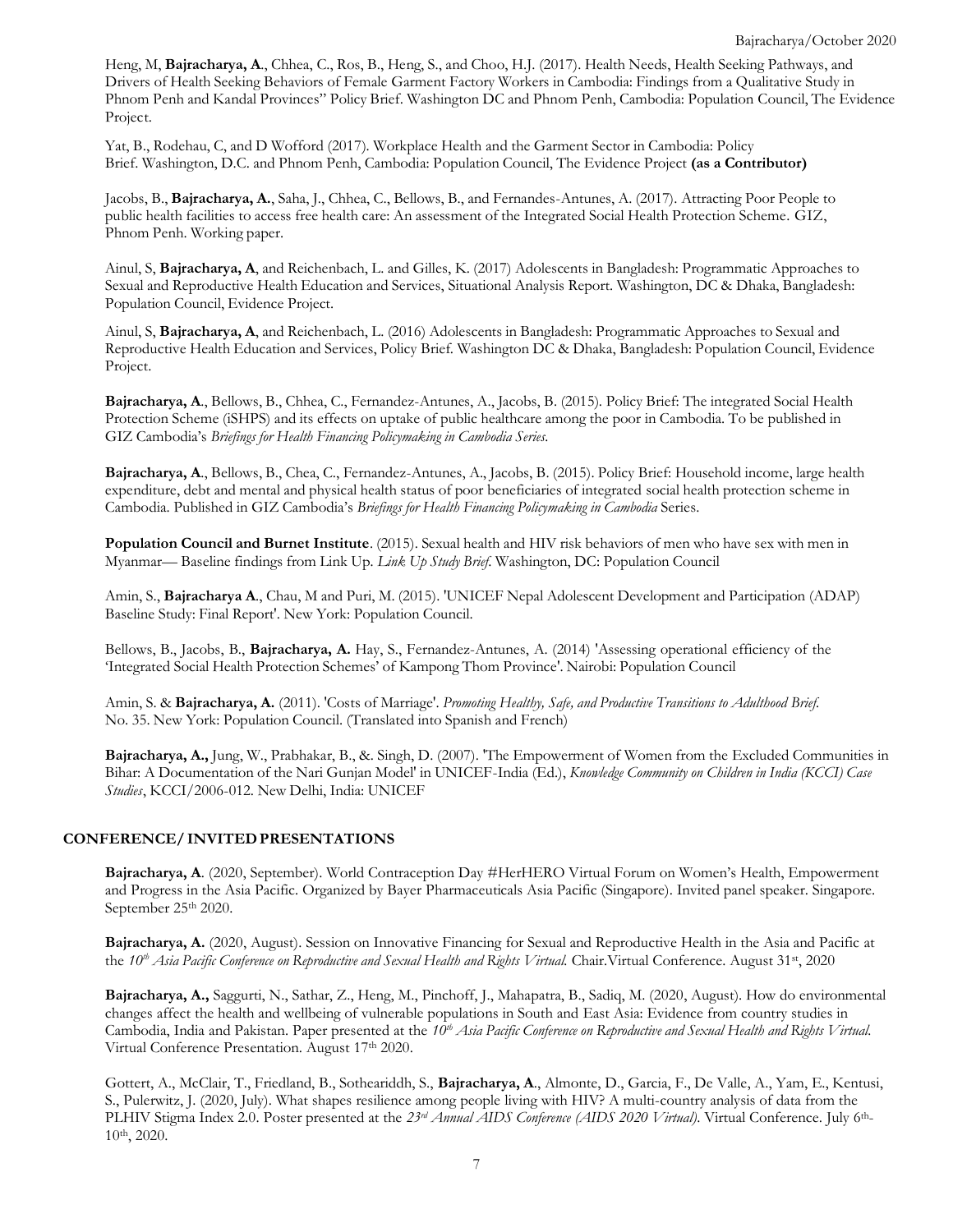White, E., **Bajracharya, A.,** and Heng, M. (2018, November). Contraceptive choice and decision-making among garment factory workers in Cambodia: An exploration of determinants. Paper presented at the *2018 International Conference on Family* Planning. Kigali, Rwanda. November 12<sup>th</sup>-15<sup>th</sup>, 2018. (Presented by co-author)

Heng, M. and **Bajracharya, A. (**2018, November). Determinants of Contraceptive Discontinuation and Switching among Female Garment Factory Workers in Cambodia. Paper presented at the *2018 International Conference on Family Planning*. Kigali, Rwanda. November 12<sup>th</sup>-15<sup>th</sup>, 2018. (Presented by co-author)

Hossain, M.I., **Bajracharya, A.**, Mahmud, A.A., Reichenbach, L., and Rob, U (2018, November). Can a peer health educator model improve the Sexual and Reproductive Health and Rights (SRHR) status among female garment workers? Evidence from Bangladesh. Paper presented at the *2018 International Conference on Family Planning*. Kigali, Rwanda. November 12th -15th, 2018. (Presented by co-author)

**Bajracharya, A**. (2018, October). Gender-Biased Sex Selection in South and Southeast Asia: Situational Analyses and Promising Approaches to Counter the Practice. Invited Presentation at the *UNFPA International Workshop Addressing Gender-biased Sex Selection: Experience Sharing among Countries along the Belt and Road Initiative.* Beijing, China. October 25th-26th, 2018

**Bajracharya, A.** (2018, April). Adolescent Pregnancy, Child Marriage and Early Union in Southeast Asia: An Overview of Evidence and Gaps in Data**.** Invited Presentation at the *UNFPA/UNICEF Regional Forum on Adolescent Pregnancy, Child Marriage and*  Early Union in South-East and East Asia. Bangkok, Thailand. April 4<sup>th</sup>-5<sup>th</sup>, 2018.

**Bajracharya, A.** (2018, April). Contraceptive Use and Unintended Pregnancy among Adolescents in Southeast Asia: Challenges for Unmarried Adolescents. Invited Presentation at the *UNFPA/UNICEF Regional Forum on Adolescent Pregnancy, Child Marriage and*  Early Union in South-East and East Asia. Bangkok, Thailand. April 4<sup>th</sup>-5<sup>th</sup>, 2018.

Amin, S., **Bajracharya, A**., Bongaarts, J., Chau, M., Melnikas, A.J. (2017, November). Demographic Changes of Nepal: Trends and Policy Implications. Paper presented at the *9 th Asia Pacific Conference on Reproductive and Sexual Health and Rights.* Halong Bay, Vietnam. November 27<sup>th</sup>-30<sup>th</sup>, 2017.

**Bajracharya, A.,** Heng, M., Dingle, A., and Jain, A. (2017, November). Examining the Remarkable Improvements in Method Information Index Scores in Cambodia: Did Social Health Protection Interventions Improve Quality of Family Planning Services? Poster presented at the *XXVIII International Population Conference of the International Union of the Scientific Study of Population (IUSSP)* Cape Town, South Africa. October 29th – Nov 4th, 2017

Amin, S., **Bajracharya, A**., Bongaarts, J., Chau, M., Melnikas, A.J. (2017, November). Nepal's Demographic Transition: Opportunities for Investment and Policy Implications in a Unique Socio-demographic Context. Paper presented at the *XXVIII International Population Conference of the International Union of the Scientific Study of Population (IUSSP)* Cape Town, South Africa. October 29th – Nov 4th, 2017 (Presented by co-author)

Hossain, M.I., **Bajracharya, A.**, Mahmud, A.A., Reichenbach, L., and Rob, U (2018, November). Can a peer health educator model improve the Sexual and Reproductive Health and Rights (SRHR) status among female garment workers in Bangladesh? Poster presented at the *XXVIII International Population Conference of the International Union of the Scientific Study of Population (IUSSP)* Cape Town, South Africa. October  $29<sup>th</sup> - Nov 4th$ , 2017 (Presented by co-author)

Heng, M, **Bajracharya, A**., Chhea, C., Ros, B., Heng, S., and Choo, H.J. (2017, November). Health Needs, Health Seeking Pathways, and Drivers of Health Seeking Behaviors of Female Garment Factory Workers in Cambodia: A Focus on Reproductive Health and Family Planning. Poster presented at the *XXVIII International Population Conference of the International Union of the Scientific Study of Population (IUSSP)* Cape Town, South Africa. October 29th – Nov 4th, 2017

**Bajracharya, A**., Amin, S. and Psaki, S. (2017, October). 'The Power of Educating Girls'. Invited Presentation at the UNICEF Regional Office South Asia (ROSA) Regional Management Meeting for all South Asia. Kolkata, India. October 26th, 2017

**Bajracharya, A.,** Heng, M., Dingle, A., and Jain, A. (2017, April). Examining the Remarkable Improvements in Method Information Index Scores in Cambodia: Did Social Health Protection Interventions Improve Quality of Family Planning Services? Poster presented at the Annual Meetings of the *Population Association of America*. Chicago, IL, USA. April 26<sup>th</sup>- 29<sup>th</sup>, 2017

Amin, S., **Bajracharya, A**., Bongaarts, J., Chau, M., Melnikas, A.J. (2017, March). Demographic Changes of Nepal: Trends and Policy Implications. Nepal Planning Commission-UNICEF Final Report Dissemination. Kathmandu, Nepal. March 17th , 2017.

**Bajracharya, A.** (2017, February). Demographic Trends and Health: Implications for the Health Workforce. Invited Presentation at the Session on Health Workforce Demography: A framework to ensure the health of vulnerable populations, attainment of universal health coverage, and advancement towards the SDGs. *Prince Mahidol Award Conference* (PMAC) *2017*. Bangkok, Thailand. January 29<sup>th</sup>- February 3rd, 2017.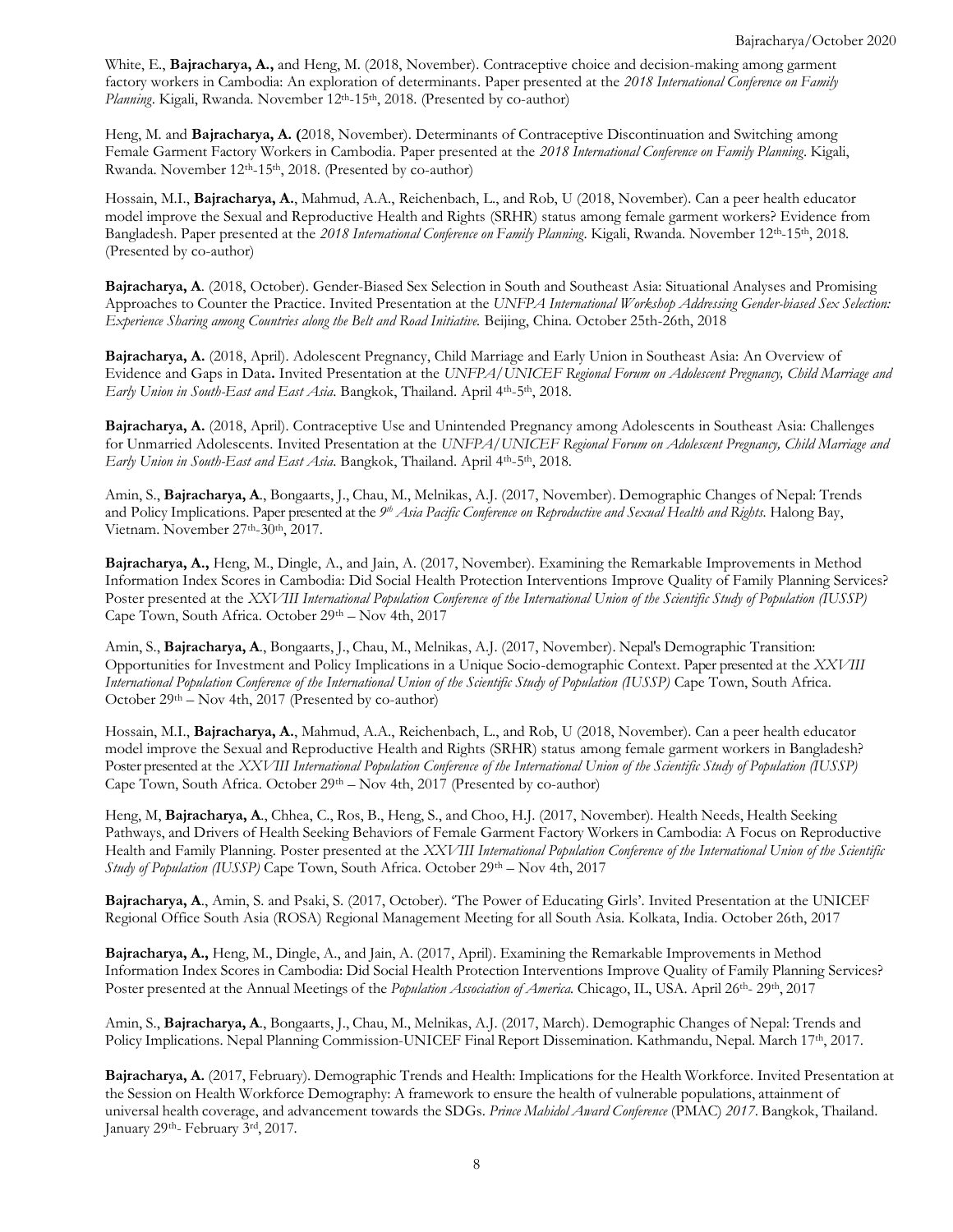**Bajracharya**, **A.** (2016, October). Population Council's Research on Adolescents in South and Southeast Asia: Cross Regional Perspectives. Invited Presentation at the UNFPA Adolescent Research Day Forum, Vientiane, Lao, PDR. October 25<sup>th</sup>, 2016.

**Bajracharya, A.,** Amin, S. and Bongaarts, J. (2016, October). The Demographic Transition and Opportunities for Nepal: How Can Nepal Take Advantage of the Demographic Dividend? Invited Presentation at the National Technical Forum for the Child Grant, UNICEF and Government of Nepal and UNICEF Nepal Speaker Series. Kathmandu, Nepal. October 3rd-4th, 2016

**Bajracharya, A.** and Haberland, N. (2016, August). Why include Gender and Power in Sexuality & HIV education? Invited Presentation at UNFPA, UNICEF, UN Women and UNESCO Regional Consultation to Advance Comprehensive Sexuality Education and Gender Equality. Bangkok, Thailand. August 29th, 2016.

Tun, W., Aung, P.P., **Bajracharya, A.**, Yam, E., Ryan, C., Oo, S.M., Thein, Z.W., Paing, A.K., Pasricha, N., Willenberg, L., Agius, P., Sein, T.T., Htun, S., Latt, N.Z., Luchters, S. (2016, July). Does Sexual Identity Matter in Accessing Services? Risk Profile and Health Seeking Behaviors of Different Sexual Identity Types of Young Men who have Sex with Men in Myanmar. Paper presented at the *21st International AIDS Conference (AIDS 2016)*. Durban, South Africa. July 18 th -22nd , 2016. (Presented by co-author)

Hossain, I., Mahmud, A.A., **Bajracharya, A.,** Rob, U. (2016, April). Exploring Sexual and Reproductive Health (SRH) Knowledge and Behaviors of Recent Migrant Female Garment Factory Workers of Dhaka. Poster presented at the Annual Meetings of the Population Association of America. Washington, DC, USA. March 31<sup>st</sup>- April 2<sup>nd</sup>, 2016

**Bajracharya, A.,** Tun, W., Aung, P.P., Ryan, C., Sein, T.T., Soe, E.M. (2016, March). HIV Testing and Risky Sexual Behaviors of young Men who have Sex with Men (MSM) in Six Townships in Myanmar: Findings from the Link Up Study. Poster presented at the *12 th International Congress on AIDS in Asia and the Pacific (ICAAP),* Dhaka, Bangladesh. March 12th – 14th , 2016.

Aung, P.P., Pasricha, N., Thein, Z.W., **Bajracharya, A.,** Sein, T.T., Tun, W., Luchters, S (2016, March). Barriers and enablers to accessing HIV and sexual health services among men who have sex with men in Myanmar: A qualitative inquiry. Paper presented at the *12th International Congress on AIDS in Asia and the Pacific (ICAAP),* Dhaka, Bangladesh. March 12th – 14th , 2016. (Presented by co-author)

**Bajracharya A** and Bellows, B. (2016, January). Equity analysis of the FP voucher in Cambodia. Paper presented at the *2016 International Conference on Family Planning*, Nusa Dua, Indonesia. January 25 th - 28th , 2016.

Bellows, B., Abuya, T., Bulaya, C., Inambwae, S., **Bajracharya A**. (2016, January)**.** Literature review of family planning vouchers: Are vouchers equity enhancing? Paper presented at the *2016 International Conference on Family Planning*, Nusa Dua, Indonesia. January 25<sup>th</sup>-28<sup>th</sup>, 2016. (Paper presented by co-author)

Saha, J., **Bajracharya, A**., Amin, S., Naved, R. (2016, January). Awareness and usage of Family Planning (FP) among Females in the Urban Slums of Dhaka. Paper presented at the *2016 International Conference on Family Planning*, Nusa Dua, Indonesia. January  $25<sup>th</sup> - 28<sup>th</sup>$ , 2016. (Presented by co-author)

Bellows, B., **Bajracharya A.,** Bulaya, C., Inambwae, S. (2015, June) Family Planning Vouchers to Improve the Delivery and Uptake of Contraception in Low and Middle-Income Countries: A Systematic Review. Paper presented at the World Health Organization, Geneva, Switzerland, June 2<sup>nd</sup>-6<sup>th</sup>, 2015.

Ainul, S., **Bajracharya, A.,** Rob, U., Comins, C. (2015, May). Reviewing programs and interventions addressing sexual and reproductive health of adolescent girls and young women in urban Bangladesh" Abstract presented at the *International Conference on* Urban Health (ICUH), Dhaka, Bangladesh, May 23<sup>rd</sup>-27<sup>th</sup>, 2015. (Presented by co-author)

Hossain, I., Ainul, S., Haque, E.F., **Bajracharya, A.**, Naved, R. and Amin, S. (2015, May) **'**Knowledge and Practices Associated with Sexual and Reproductive Health among Slum Living Young Women: Impact of a Cluster Randomized Controlled Trial in Dhaka, Bangladesh**'**. Paper presented at the Annual Meeting *of the Population Association of America.* San Diego, CA, USA. April 30 th - May 2<sup>nd</sup>, 2015. (Presented by co-author)

**Bajracharya, A.** (2015, March). Data utilization and components of an information management system. Invited presentation presented at the *Consultation on Information Management* organized by the International Planned Parenthood Federation. Pattaya, Thailand, March 2<sup>nd</sup> -6<sup>th</sup>, 2014.

Bellows, B., **Bajracharya A.,** Abuya, T., and Warren, C. (2014, November). 'Serving Disadvantaged Populations and Improving Quality of Care: Findings from the Reproductive Health Vouchers Evaluation'. Presentation for the *Global Dissemination of the Population Council's RH Voucher Evaluation* at Center for Global Development. Washington, DC, USA. November 7 th , 2014.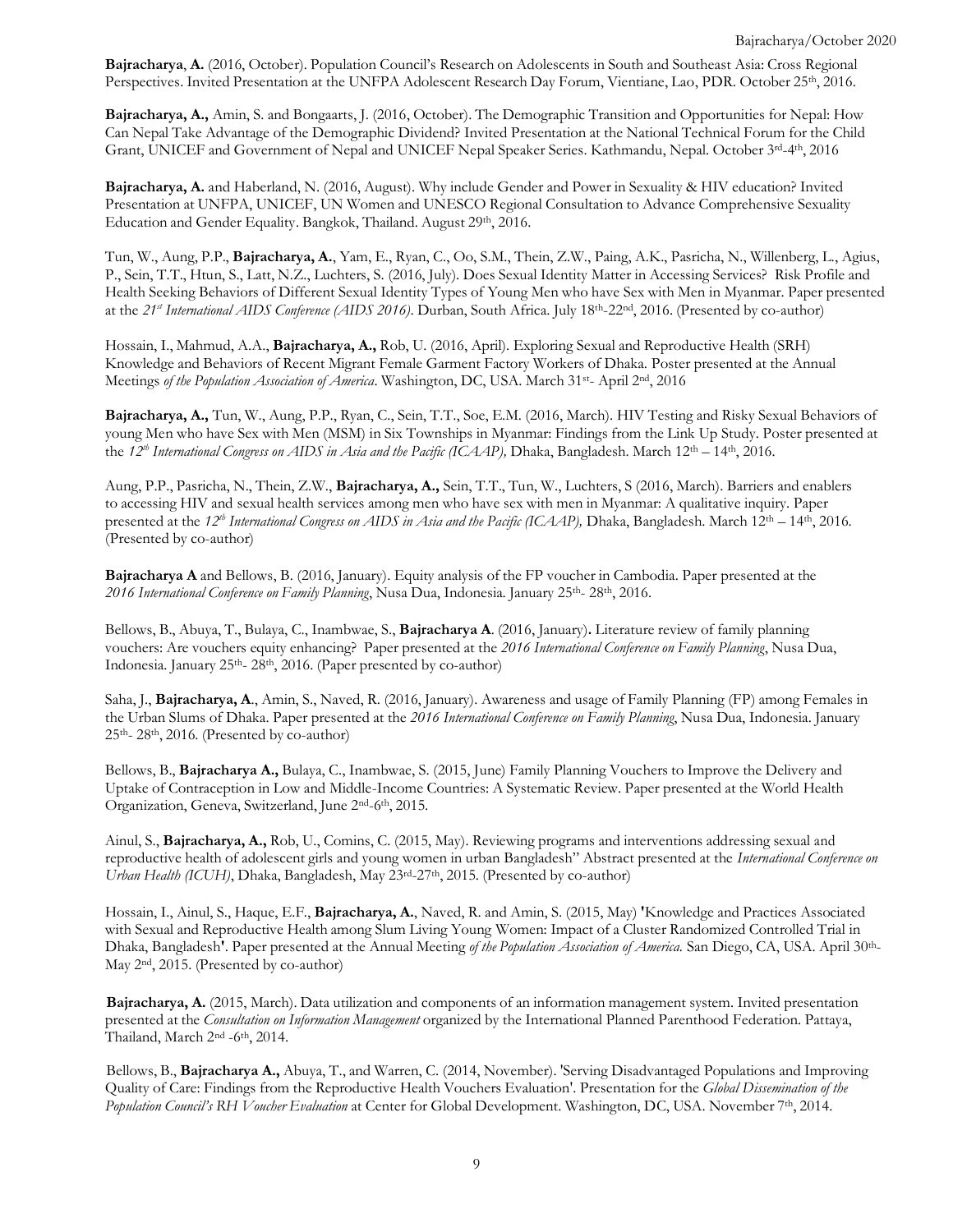**Bajracharya, A.** (2014, November). 'Quality of Care In Reproductive Health And Family Planning: The Evolution Of Quality of Care Frameworks & State of the Research and Evidence'. Invited Presentation presented at the Quality of Care Meetings at the *International Planned Parenthood Federation*. London, UK. November 3 rd , 2014.

**Bajracharya, A.** and Bellows, B. (2014, October). 'An Impact Evaluation of a Voucher Program in Increasing Uptake and Reducing Inequities in Maternal Healthcare Services in Cambodia: Evidence from a Difference-in-Differences Analysis'. Paper presented at the *Third Global Symposium on Health Systems Research.* Cape Town, South Africa. September 30th -October 3 rd , 2014.

**Bajracharya, A.** (2014, June). Session on Family Planning. Invited Presentation at the *First National Population Conference in Nepal*. Kathmandu, Nepal. June 5<sup>th</sup>-7<sup>th</sup>, 2014.

Ainul, S., Hossain, I., **Bajracharya, A**., Amin, S. and Naved, R. (2014, June). 'Are Menstrual Regulation (MR) Clients at a Higher Risk of Domestic Violence in Bangladesh? : Evidence from the Urban Slums in Dhaka'. Paper to be presented at the *IUSSP International Seminar on Decision-making regarding Abortion: Determinants and Consequences*. Nanyuki, Kenya, June 3 rd - 5 th , 2013. (Presented by co-author)

**Bajracharya, A.** and Bellows, B. (2013, November). 'The Impact of a Reproductive Health Voucher Program on Increasing Uptake of Long Acting and Permanent Family Planning Methods in Cambodia: Evidence from a Difference in Difference Analysis'. Paper presented at the 2013 International Conference on Family Planning. Addis Ababa, Ethiopia, November 12<sup>th</sup>-15<sup>th</sup>, 2013.

**Bajracharya, A.**, Dingle, A. & Bellows, B. (2013, August). 'The Influence of Social Health Protection Mechanisms and Community Level Factors on Facility Delivery and Antenatal Care Use in Cambodia: A Multilevel Modeling Approach'. Paper to be presented at the XXVII *International Union for the Scientific Study of Population* (IUSSP) International Population Conference. Busan, South Korea, August 26<sup>th</sup>-31<sup>st</sup>, 2013. (Unable to attend)

**Bajracharya, A.** *Discussant*. 'Seminar on Issues in Education and Health: Policy Insights from Evidence Based Research'. International Growth Centre. Dhaka, Bangladesh. July 14<sup>th</sup>, 2013.

**Bajracharya, A.**, Dingle, A. & Bellows, B. (2012, June). 'Evaluation of a Voucher Program in Reducing Inequities in Maternal Health Utilization in Cambodia: A Quasi-Experimental Study'. Paper presented at the *Global Health Metrics and Evaluation* Conference 2013. Institute for Health Metrics and Evaluation, Seattle, WA, USA. June 16<sup>th</sup>-19<sup>th</sup>, 2013.

Amin, S., Rahman, L., Hossain, M.I, Ainul, S., Naved, R.T. & **Bajracharya, A.** (2013). 'Health and Social-Behavioral Outcomes of Migrant Women Residing in the Urban Slums of Dhaka: Preliminary Evidence from the SAFE Study'. Poster presented at the Annual Meetings of the *Population Association of America* (PAA). New Orleans, LA, USA. April 11<sup>th</sup>-13<sup>th</sup>, 2013. (Presented by co-author)

**Bajracharya, A.**, Dingle, A. & Bellows, B. (2012, November). 'The Role of a Targeted Reproductive Health Voucher program in Improving Access, Quality and Equity in Maternal and Reproductive Healthcare Services in Facilities in Cambodia: Generating Evidence from a Quasi-experimental Evaluation Model'. Poster presented at the *Second Global Symposium on Health* Systems Research. Beijing, China. October 31<sup>st</sup> – November 3<sup>rd</sup>, 2012.

**Bajracharya, A.,** Dingle, A. & Bellows, B. (2012, August). 'Determinants of Facility Based Deliveries and Antenatal Care Use in Cambodia: Evidence from the Recent Increase in Service Uptake'. Paper presented at the *2 nd Asian Population Association* Conference. Bangkok, Thailand. 26<sup>th</sup>-29<sup>th</sup>August, 2012.

**Bajracharya, A.,** Dingle, A. & Bellows, B. (2012, August). 'Determinants of Facility Based Deliveries and Antenatal Care Use in Cambodia: Implications for Universal vs. Targeted Strategy'. Paper presented at the *IUSSP International Seminar on Increasing the* Use of Reproductive Health Services through Community Based and Healthcare Financing Programmes: Impact and Sustainability. Bangkok, Thailand. 23rd-25thAugust, 2012.

Chhorvann, C., Vonthanak, S., **Bajracharya, A.**, Dingle, A., & Bellows, B. (2012, August). 'Health Expenditures of Women using Reproductive Health Services at Public Health Facilities in Cambodia'. Paper presented at the *IUSSP International Seminar on* Increasing the Use of Reproductive Health Services through Community Based and Healthcare Financing Programmes: Impact and Sustainability. Bangkok, Thailand. 23rd-25<sup>th,</sup> August 2012.

**Bajracharya, A**., Miller, P., Mai, T., & Nguyen, L. (2012, May). 'The Determinants of Abortion in a High Contraceptive- Use Setting in a Northern Province in Vietnam'. Paper presented at Annual Meetings of the *Population Association of America* (PAA). San Francisco, CA, USA. May 3rd- 5th, 2012.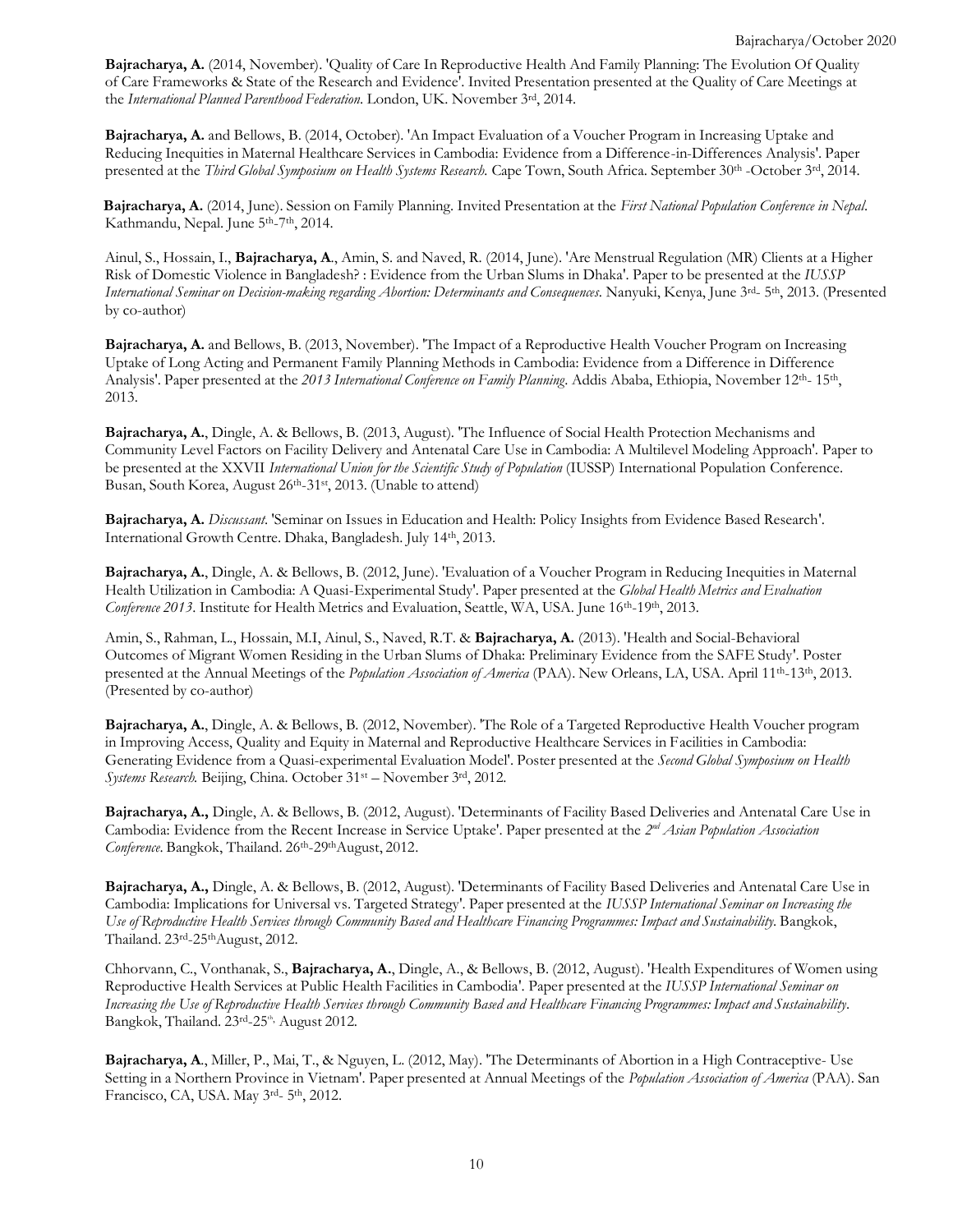**Bajracharya, A**., Mai, T., & Nguyen, L. (2011, December). 'Contraceptive Use and Abortion in Vietnam: An Exploration of the Determinants of High Usage of Both Methods in a Rural Setting in Northern Vietnam'. Paper presented at the *2011 International* Conference on Family Planning. Dakar, Senegal. November 29th- December 2<sup>nd</sup>, 2011.

Amin, S. & **Bajracharya, A.** (2011, December). 'Marriage and First Birth Intervals in Early and Late Marrying Societies: An Exploration of Determinants'. Paper presented at the *2011 International Conference on Family Planning.* Dakar, Senegal. November 29<sup>th</sup>- December 2<sup>nd</sup>, 2011.

Amin, S. & **Bajracharya, A.** (2011, April). 'Marriage and First Birth Intervals in Early and Late Marrying Societies: An Exploration of Determinants'. Paper presented at the Annual Meetings of the *Population Association of America* (PAA). Washington, DC, USA. March 31<sup>st</sup>- April 2<sup>nd</sup>, 2011. (Presented by co-author)

Amin, S. & **Bajracharya, A.** (2010, July). 'The Kishori Abhijan Project of Bangladesh: How the Dowry System Interacts with Marriage Age.' Invited presentation at the *Penn-UNICEF Summer Program on Advances in Social Norms and Social Change*. Philadelphia, PA, USA. July 5<sup>th</sup> -16<sup>th</sup>, 2010.

**Bajracharya, A.** & Amin, S. (2010, April). 'Poverty, Microcredit Program Membership and Domestic Violence in Bangladesh: A Study using Propensity Score Matching'. Paper presented at the Annual Meetings of the *Population Association* of *America* (PAA). Dallas, TX, USA. April 15<sup>th</sup>-17<sup>th</sup>, 2010.

**Bajracharya, A.** (2010). *Discussant.* 'Globalization and Family Changes' (2010, April), at the Annual Meetings of the Population Association of America (PAA). Dallas, TX, USA. April 15<sup>th</sup>-17<sup>th</sup>, 2010.

**Bajracharya, A.** & Amin, S. (2010, March). 'Poverty, Microcredit Program Membership and Domestic Violence in Bangladesh: A Study using Propensity Score Matching'. Paper presented at the Seminar on the Population Council's Global Program on Poverty, Gender and Youth. Dhaka, Bangladesh. March 4<sup>th</sup>, 2010.

**Bajracharya, A.** & Amin, S. (2009, September). 'Poverty, Marriage Timing and Transitions to Adulthood in Nepal: A Longitudinal Analysis using the Nepal Living Standards Survey'. Paper presented at The XXVI *International Union for the Scientific Study of Population* (IUSSP) International Population Conference. Marrakech, Morocco. September 27<sup>th</sup>- October 2<sup>nd</sup>, 2009.

**Bajracharya, A.** & Amin, S. (2009, April). 'Poverty, Marriage Timing and Transitions to Adulthood in Nepal: A Longitudinal Analysis using the Nepal Living Standards Survey' Paper presented at the Annual Meetings of the *Population Association of America* (PAA). Detroit, MI, USA. April 30<sup>th</sup>- May 2<sup>nd</sup>, 2009.

**Bajracharya, A.** (2008, April). 'The Nature of Maternal Work and Children's Health and Educational Outcomes in Nepal: A Study using the Nepal Living Standards Survey of 1995/6 and 2003/04 (NLSS). Poster presented at the Annual Meetings of the Population Association of America (PAA). New Orleans, LA, USA. April 17<sup>th</sup>-19<sup>th</sup>, 2008.

**Bajracharya, A.** (2007, November) 'Nonstandard Work, Father Involvement and Adolescent Wellbeing in Dual-Earner Families'. Paper presented at the Fall Meeting of the *Association for Public Policy Analysis and Management* (APPAM). Washington, DC, USA. November 8<sup>th</sup> -10<sup>th</sup>, 2007.

**Bajracharya, A.** (2007, March) 'Nonstandard Work Arrangements among Dual Earner Couples and Children's Outcomes'. Poster presented at the Annual Meetings of *the Population Association of America* (PAA). New York, NY, USA. March 29th -31st , 2007

**Bajracharya, A.** (2006, November) 'Nonstandard Work and Work-Family Strategies in Dual- Earner Families: Associations of voluntary and involuntary arrangements of work schedules and children's outcomes'. Paper presented at the Fall Meeting of the *Association for Public Policy Analysis and Management* (APPAM). Madison, WI, USA. November 2 nd - 4 th , 2006.

**Bajracharya, A.,** Jung, W., Prabhakar, B., Singh, D. (2006, August) 'The Empowerment of Women from the Excluded Communities in Bihar: A Documentation of the Nari Gunjan Model'. Paper presented at the Closing Workshop of the UNICEF *Knowledge Community on Children in India* (KCCI) Internship Program. New Delhi, India. August 17th -19th , 2006.

Dunifon, R. & **Bajracharya, A.** (2006, April) 'The Role of Grandparents in the Lives of Youth'. Preliminary version presented at the Annual Meetings of the *Population Association of America* (PAA). Los Angeles, CA, USA. March 30<sup>th</sup> -April 1<sup>st</sup>, 2006.

Dunifon, R., Kalil, A., & **Bajracharya, A.** (2005, April) 'The influence of mothers' employment behavior and job characteristics on low-income children'. Paper presented at the Biennial Meeting of the *Society for Research in Child Development* (SRCD), Atlanta, GA. USA. April 7<sup>th</sup> -9<sup>th</sup>, 2005.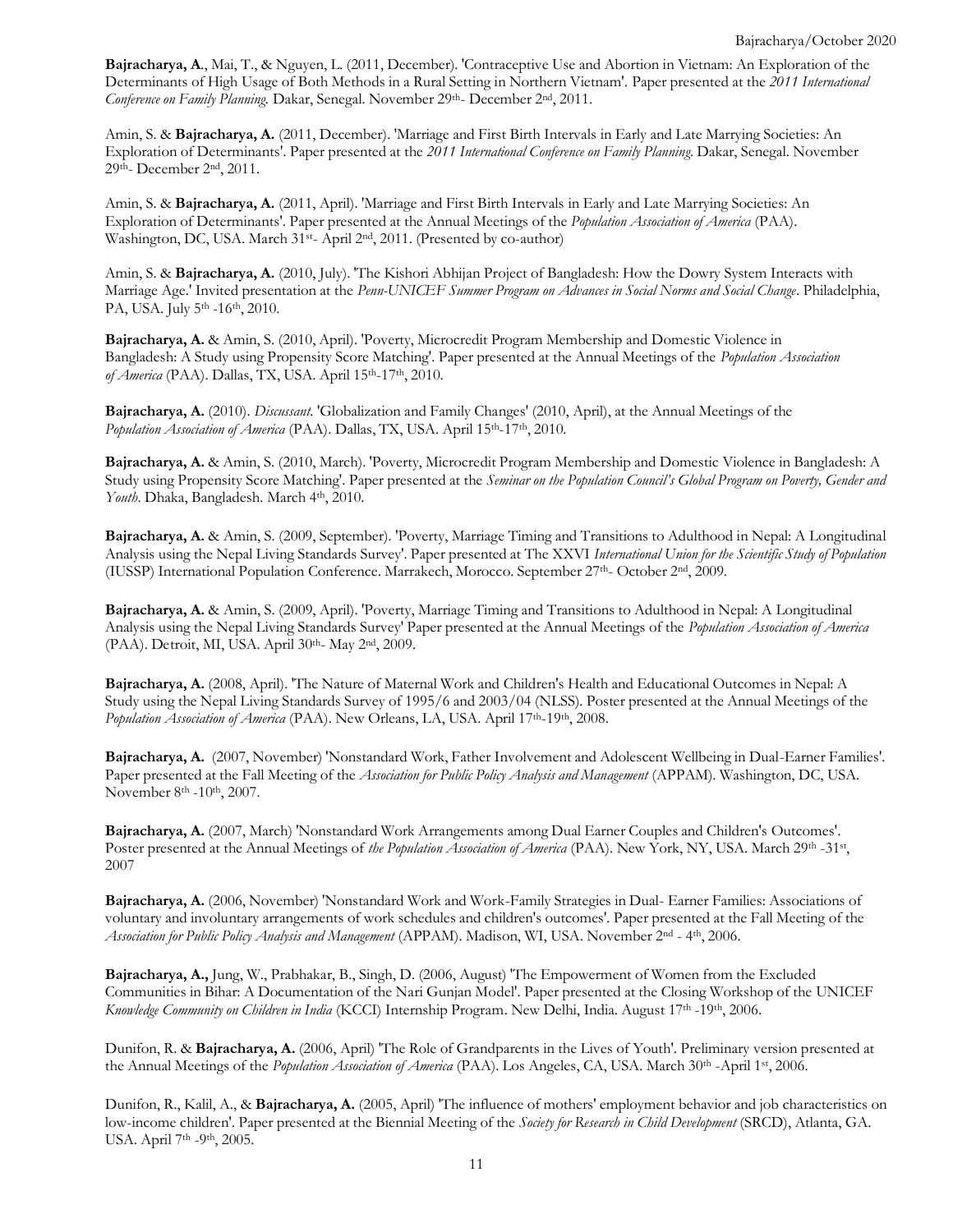## **MEDIA MENTIONS**

'Amid Population Boom in Pandemic: Right Choices, Information Key to Unplanned Births – PopCom'. *The Manila Times*. September 27<sup>th</sup>. 2020

<https://www.manilatimes.net/2020/09/27/news/national/right-choices-information-key-to-unplanned-births-popcom/772416/>

Innovative reproductive health efforts, financing crucial during pandemic. *The Jakarta Post*. September 15th, 2020. <https://www.thejakartapost.com/life/2020/09/15/innovative-reproductive-health-efforts-financing-crucial-during-pandemic.html>

Interview Feature on the Cambodia WorkerHealth Project. *Family Planning Voices.* March 30th, 2018. <http://fpvoices.tumblr.com/post/172408613109/ashish-bajracharya-120-under-40-winner-country>

'A Much Older Tomorrow'. Multimedia Feature. The Nepali Times. March 31st-April 6th, 2017 <https://nepalitimes.atavist.com/a-much-older-tomorrow>

'Misconceptions an obstacle to contraception use: study'. *The Phnom Penh Post.* September 7th, 2016 <https://www.phnompenhpost.com/national/misconceptions-obstacle-contraception-use-study>

'Vouchers increase access to IUDs: study'. *The Phnom Penh Post.* August 26th, 2016 <https://www.phnompenhpost.com/national/vouchers-increase-access-iuds-study>

#### **WORKSHOPS/CAPACITY BUILDING/TEACHING EXPERIENCE**

Satellite Session: Improving Sexual and Reproductive Health through Workplace Interventions in South and Southeast Asia at the *9 th Asia Pacific Conference on Reproductive and Sexual Health and Rights.* Halong Bay, Vietnam. (Organizer, Facilitator, Presenter; November 2017)

Population Council Regional Workshop on Evidence-Based Scaling Up of Programs to Address Child Marriage. Kathmandu, Nepal. (Organizer, November 2016)

Satellite Session: Link Up - An Evaluation of an Integrated Community and Clinic-Based Intervention to Improve the Sexual Health of Men who have Sex with Men in Myanmar at the *8 th Asia Pacific Conference on Reproductive and Sexual Health and Rights.* Yangon, Myanmar. (Organizer, Facilitator, Presenter; February 2016)

Dhaka University, Department of Population Sciences. Lecture on Research and Grant Proposal Writing. Dhaka, Bangladesh (Guest Lecturer, September 2014).

Population Council Joint Africa and Asia Writing Workshop for the Vouchers for Reproductive Health Program, Nairobi, Kenya (Facilitator, July 2014)

Population Council and icddr,b Joint Writing Workshop for the SAFE Project, Dhaka, Bangladesh (Facilitator and Mentor; July 2013)

Meeting of the Technical Advisory Group for the Vouchers for Reproductive Health Program, Siem Reap, Cambodia (Organizer; May 2013)

Population Council Writing Workshop for Vouchers for Reproductive Health, Phnom Penh, Cambodia. (Facilitator and Mentor; October 2011 and November 2012

Population Council Scientific Writing Workshop for Research Partners in Vietnam, Danang, Vietnam. (Facilitator and Mentor; September 2011)

Institute for Population, Health and Development (PHAD), Hanoi, Vietnam (Guest Lecturer, Applied Regression Methods; July and December 2011)

Cornell University, Department of Policy Analysis and Management (Teaching Assistant, Research Methods in Policy Analysis; Spring 2004)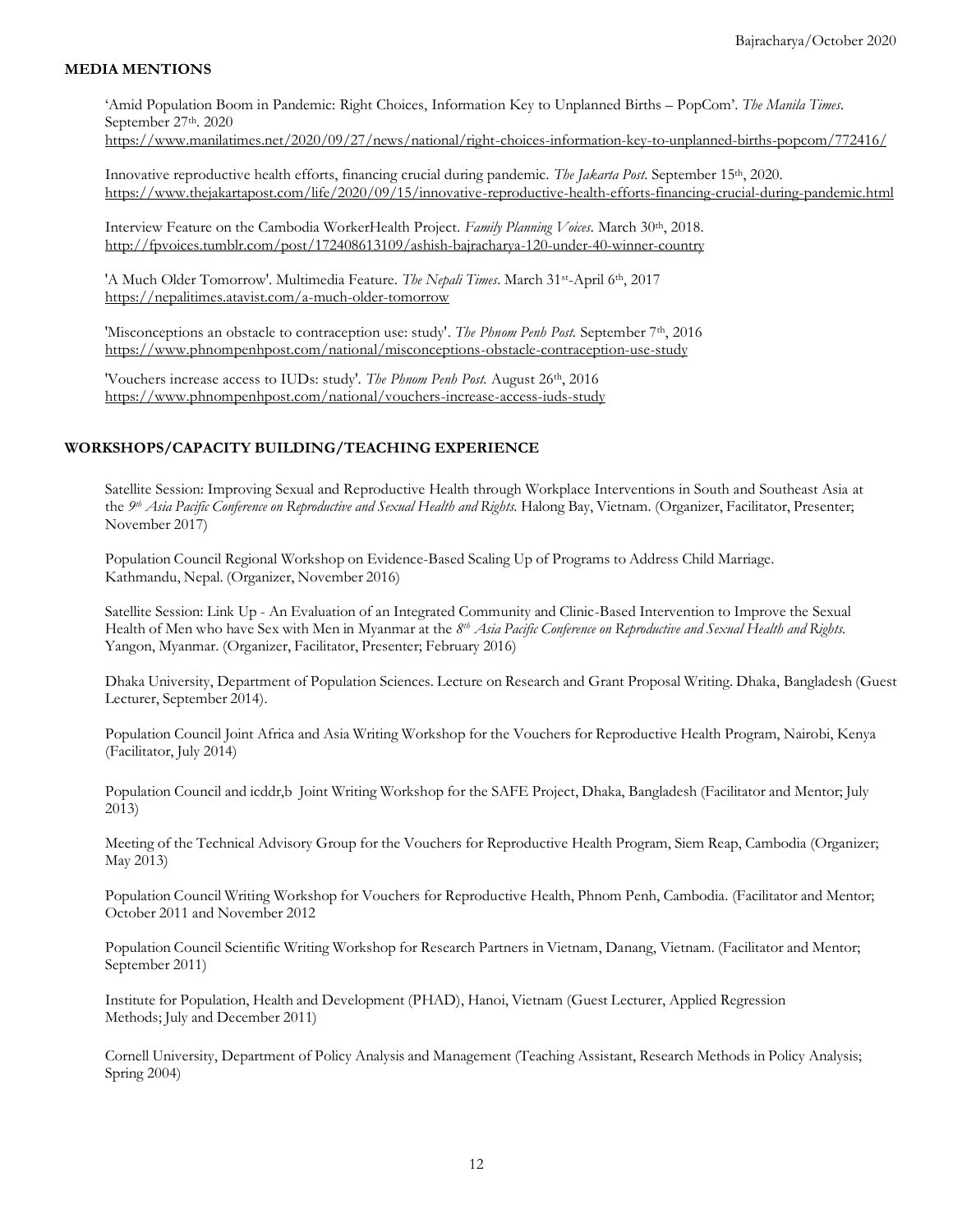#### **PROFESSIONAL DEVELOPMENT**

**Accelerated Talent Development Program.** Population Council. 2020-2021

**Advance Family Planning - Evidence-Informed Policy Advocacy. Asia Regional Workshop***.* Bill & Melinda Gates Institute for Population and Reproductive Health at the Johns Hopkins Bloomberg School of Public Health and Population Council. New Delhi, India. April 15<sup>th</sup>-18<sup>th</sup>, 2019

**INGO Shared Value Practitioners Forum.** Organized by the Shared Value Initiative. Rome, Italy. June 6<sup>th</sup>- 9<sup>th</sup>, 2016.

**Population Council Leadership Development Program**. Organized by Maxwell School of Citizenship and Public Affairs of Syracuse University. Greentree Foundation, Long Island, NY, USA. October 20th - 23rd, 2015.

**Intensive Course on Implementation Science for Family Planning and Reproductive Health.** Organized by the University of Washington, Department of Global Health, Seattle, WA, USA (funded by The Evidence Project). August 4<sup>th</sup>-15<sup>th</sup>, 2014.

#### **SERVICEEXPERIENCE**

**Co-Chair, Scientific Committee** and **Member, International Steering Committee.** 10*th Asia Pacific Conference on Reproductive and Sexual Health and Rights.* Siem Reap, Cambodia, May 27th -29th, 2020 (Transitioned into a virtual conference due to the COVID-19 pandemic)

**Member, International Reference Group.** UNICEF-UNFPA Study on Child Marriage in Humanitarian Settings in South Asia. 2019-2020

**Member, International Reference Group**. UNICEF-UNFPA Study on Key Drivers of Child Marriage in South Asia. 2017- 2018

**Member**, **Maternal and Child Health Sub Technical Working Group.** Ministry of Health, Royal Government of Cambodia. 2016-2019

Member, International Steering Committee (Scientific Committee). 9th Asia Pacific Conference on Reproductive and Sexual Health and Rights. Halong Bay, Vietnam. November 27<sup>th</sup>-30<sup>th</sup>, 2017.

**Lead Organizer and Facilitator.** *Nepal Association at Cornell*. 2003-2008

#### **Journal Referee**:

*Demography Studies in Family Planning Journal of Marriage and Family Social Science and Medicine Health Policy and Planning PLOS One Journal of Adolescent Health Asian Population Studies Journal of Health, Nutrition and Population Feminist Economics Poverty, Gender, and Youth Working Papers Human Nature*

#### **AFFILIATIONSAND PROFESSIONAL MEMBERSHIPS**

*Professional Societies:* International Union for the Scientific Study of Population (IUSSP) Population Association of America (PAA) Asian Population Association (APA) Association for Public Policy Analysis and Management (APPAM)

*Institutional Partnerships:* De La Salle University: Social Development Research Center. The Philippines (Research Partner) National Institute for Public Health (NIPH), Cambodia (Research Partner)